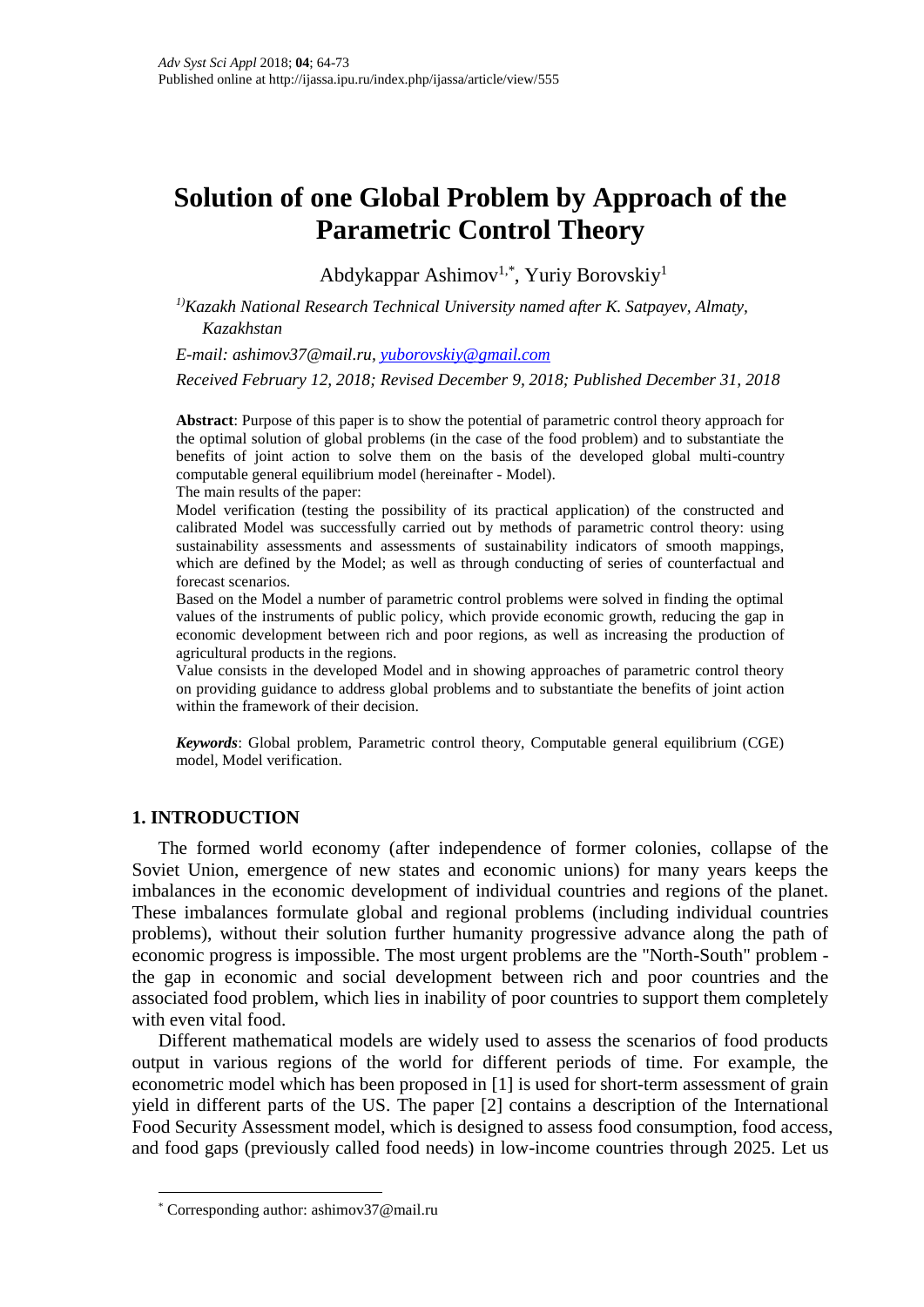give as example the basic characteristics of the most ambitious IMPACT model [3]. It is partial equilibrium, multi-commodity, multi-country model which generates projections of global food supply, demand, trade, and prices. IMPACT covers over 46 crops and livestock commodities and it includes 115 countries/regions where each country is linked to the rest of the world through international trade and 281 food producing units. The forecast data until 2050 for the three scenarios (Baseline, Yield Increase, Energy Shock) are presented in the mentioned paper. It should be noted, that the above and other discussed models in the available literature are mainly used to obtain projections, and they have not been used for evaluation of optimal agreed measures of economic policies of different regions to address the food problem in these regions. However, it is generally recognized that for solution of these global problems it is required to have all humanity coordinated efforts and, in particular, efforts of all countries concerned states. This interest in coordinated efforts can be improved if based on the Model tested for the possibility of its practical application (that is, tested for transferring the computational experiments results into the subject area of macroeconomic analysis and the choice of the values of economic policy tools), will:

1) Reasonable optimal steps will be offered (steps which will be defined by economic policy instruments) which should be taken in order to solve these global challenges;

2) The justified assumptions that coordinated actions of all states (or at least states of the countries within regional economic union) will give a greater effect for each country than optimal uncoordinated action of this country.

In this paper, based on the macroeconomic Model developed and tested on the possibility of its practical application, the possibilities of the parametric control theory [4] approach were demonstrated to solve a number of formulated problems of parametric control; and the benefits of joint action to address them are justified. The considered parametric control problems are aimed to evaluate the optimal values of economic instruments that provide economic growth, the convergence of macroeconomic indicators and the growth of regions' agricultural output. Note that the main difference between the parametric control theory and other well-known macroeconomic theories is in using only such mathematical models that have been tested for the possibility of their practical application through a series of original and classical methods. At the same time model verification is carried out not only for its basic calculation, but for optimal scenarios resulting from solving these parametric control problems.

# **2. THE MODEL**

#### *2.1. General features of the Model*

In this paper, a static computable general equilibrium model Globe 1 [5] is developed to describe the dynamics of functioning of interacting economies of 9 Regions: five countries (Kazakhstan, Russia, Belarus, Armenia, Kyrgyzstan) forming the Eurasian Economic Union (EAEU); European Union (EU, as one country); USA; China and the Rest of the World (as one country).

The economy of each Region of the Model includes the following 16 industries:

- 1 Agriculture, forestry and fisheries;
- 2 Production of crude oil and gas;
- 3 Metal-working production and machine-building;
- 4 Metallurgical industry;
- 5 Education, Health, and Public Administration;
- 6 Production and transmission of electricity, gas, and hot water;
- 7 Production of Food, beverages, and tobacco;
- 8 Professional, scientific and technical activities;
- 9 Other industries;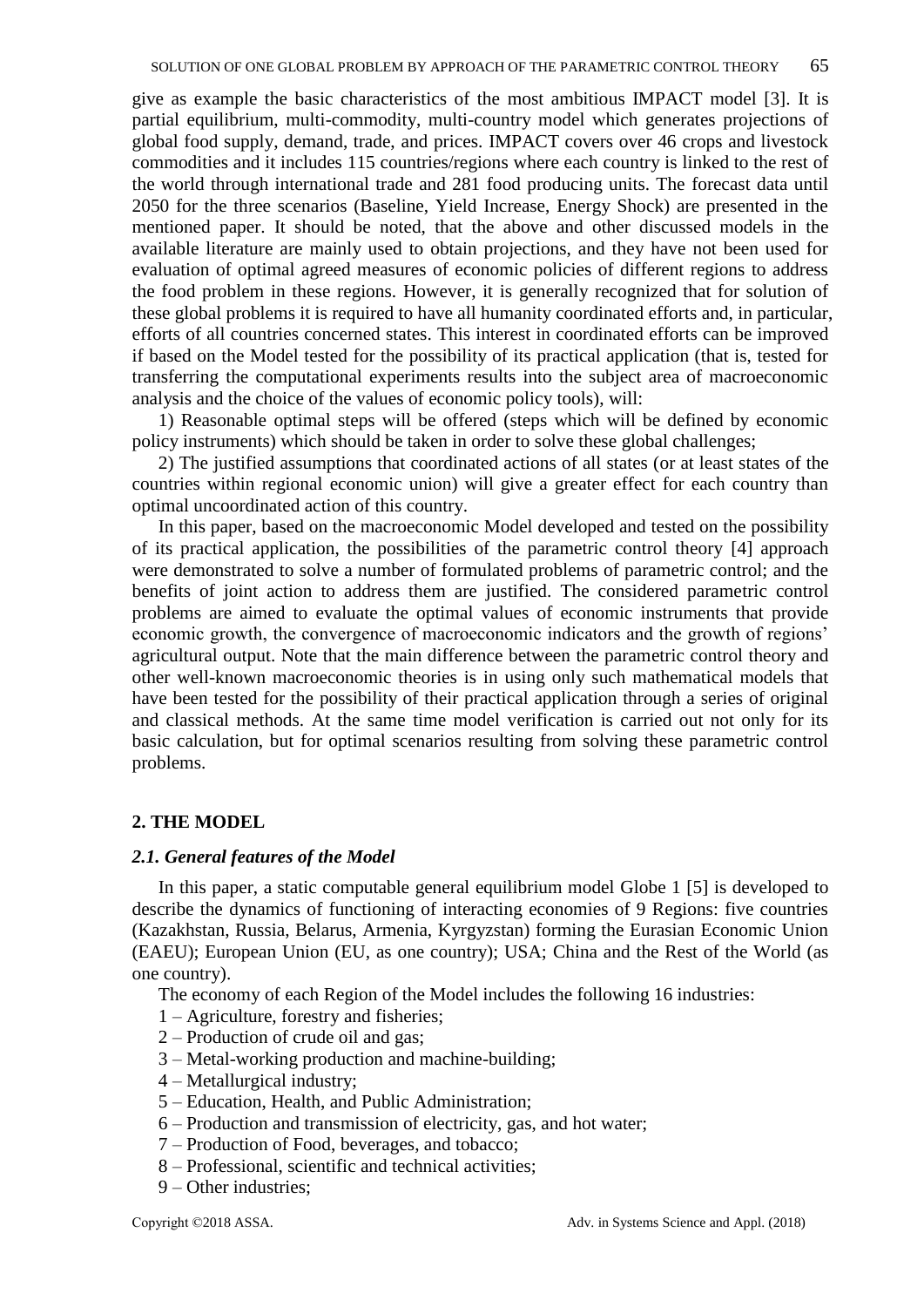- 10 Other services;
- 11 Mining (except for oil and gas production);
- 12 Construction;
- 13 Production of textiles, apparel, and leather and related products;
- 14 Financial services;
- 15 Chemical and petrochemical production;
- 16 Transport.

In addition to the specified producers, present in each Region of the Model, there are such consumer agents as the Households and the State. In the output of products, the Industries utilize two production factors which are owned by the Households in their Region: the Labor and the Capital. In the Model there is also yet another special agent (a.k.a. Region) the Globe, importing transport services from the rest of the Regions and providing these services to other Regions for the import of goods.

The Industries, the Households, and the Government (within the framework of productions consumption) in each Region (except the Globe) are composed of a large number of representative price-taker agents, annually solving the appropriate optimization problems.

The Model, as compared to the base case of the Globe 1, was developed as follows. The static Globe 1 model was developed to become a dynamic model by describing the following variables by using dynamic equations: technological factors of production functions for the GVA of all the Industries in the Regions, and the supply of Factors by the Households in the Regions.

#### *2.2. Conceptual description of the economy and the mathematical Model*

It is assumed that Producer agents, Household agents and Government agents are assumed to be perfect rationality agents. Here we list their basic functions.

Producer agent in its activities annually:

• produces one, corresponding to the name of the Industry, type of production (subject to the condition of minimizing the costs);

• produces GVA - gross value added (based on the use of factors as the labor and the capital of the households);

• exports a part of produces production (subject to the condition of maximizing the profits);

• imports intermediate productions from other Regions and consumes intermediate production;

pays net tax payments to their Government.

Producer agents solve following two pairs of the nested optimization problems:

• minimization costs for the purchase of the intermediate productions and GVA costs for a given production output;

• minimization costs for the purchase of the production factors at the given output of the final production;

• profit maximization from sales within the Region and beyond, at the given production output;

• profit maximization from exports to various Regions at the given level of production exports.

Household Agent in its activities annually:

• gains income from the producers in their Region on the basis of demand for the belonging to them factors;

• consumes the productions from all the Regions (according to the solution of the problem of maximizing their utility functions under the budget constraints);

• perform savings in the form of investment products based on their income and consumption;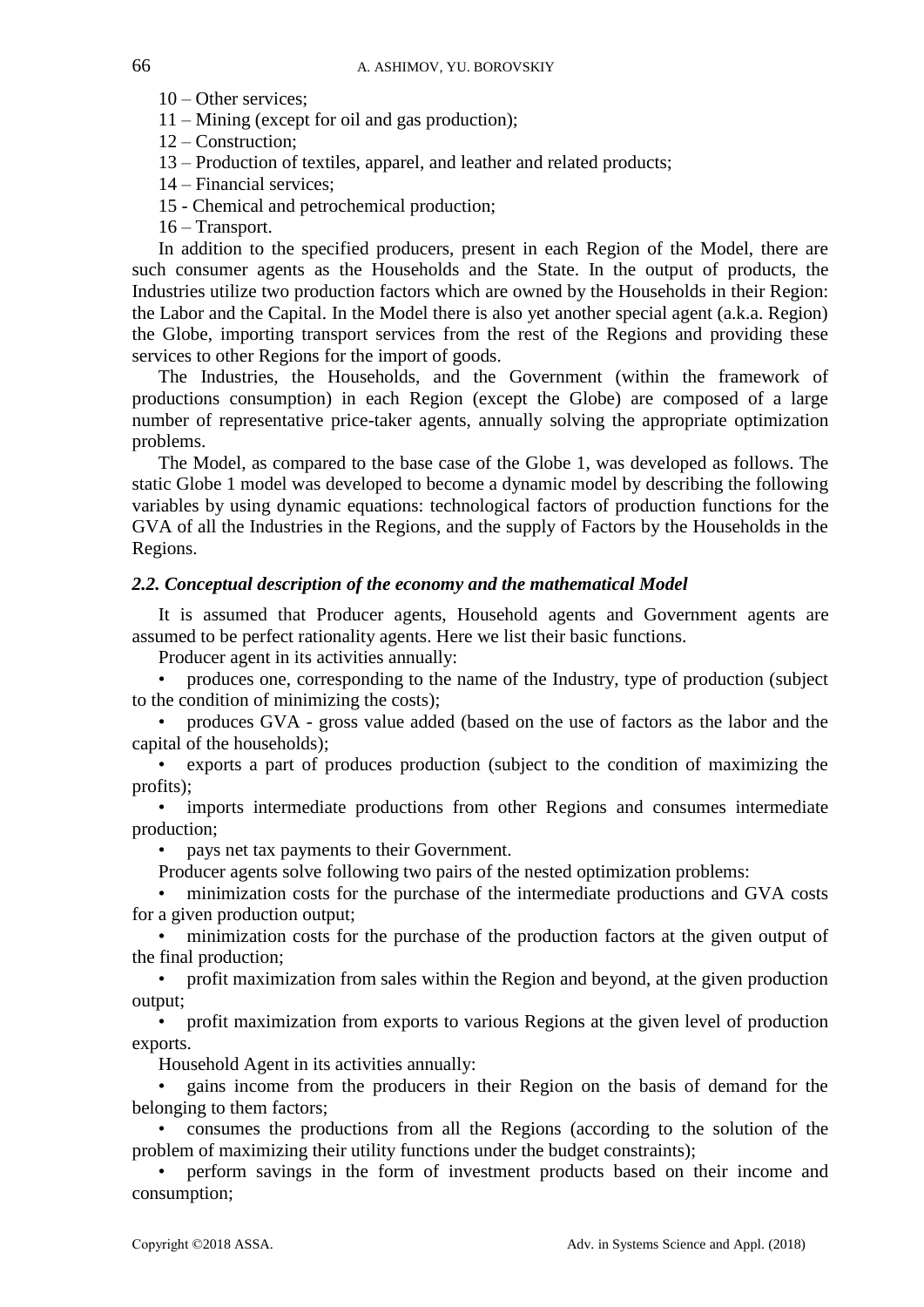• pays net tax payments to their Government.

Government of each Region (except for Globe) in its activities annually:

• determines the effective tax rates and receives income in the form of net tax revenue (including revenue from customs duties);

• consumes the final productions (government spending);

• performs savings in the form of investment products based on its income and expenses.

Industry, Household, and Government Agents each year jointly solve the following optimization problems:

• determination of the optimal share of imports in the consumption of each type of production subject to minimum of costs of domestic and imported components of this production;

• determination of the optimal regional structure of each type of imported production subject to minimum of costs of this type of imported production.

The conceptual description of the Model economy contains the statements of the above optimization problems with the corresponding first order conditions, other equations describing the functions of the agents, balance ratios for prices and quantities (indicators, measured in the prices of the producer), the internal balances in the accounts of the government and the external balances of trade accounts.

In the Model is used the system of endogenous prices for all the 16 types of productions of each Region, including the buyer's and seller's prices, the prices of the exporter and importer, and etc. The calculated values of the prices ensure the performance of the annual balance sheet ratios, providing for:

- the equilibrium in factor (labor and capital) markets;
- the equilibrium in the markets for each type of production;
- bilateral current account balances for each pair of the Regions;

• the equilibrium of savings (Households, Governments) and their investments in the Regions' industries.

The mathematical Model (which has been built on the basis of its conceptual description) was obtained as the result of combining into a single set of equations describing: the first order conditions of all the agents' optimization tasks and other rules of the agents' activity, including the equations describing the dynamics of technological factors of production functions and the factors supply. The balance and the auxiliary equations are also included to the mathematical Model.

#### *2.3. Source database, calibration, and calculation of the Model*

The core of the database of the Model is the set of concordant Social Accounting Matrices (SAM) of the Regions for each year under review (2004-2021), which are demonstrating how the productions flows (in monetary terms) and financial flows are distributed among the Producers, Households, Governments, importers and exporters. The mentioned SAM sets for 2004, 2007, and 2011 were extracted with a special converter from the [6]. Note that in the database there are no data for the remaining years of the considered historical 2004-2014 period. Therefore, for 2005, 2006, 2008-2010, and 2012-2014 the desired sets of SAM were calculated using the developed algorithm (Algorithm 1) on the basis of the available statistical sources, containing input-output tables (see, e.g., [7], indicators of mutual trade [8], using the basic ratios calculated using the known SAM of the nearest last year (2004, 2007, or 2011). For the forecast period (2015-2021), algorithm 2 was used, which allows to calculate the mentioned SAM sets on the basis of the following lookahead indicators of the Regions provided by the [9]: GDP, Total Investment, Imports of Goods, Imports of Services; Exports of Goods, Exports of Services, Total Government Revenues, and Total Government Expenditures. At the same time were used the basic ratios, calculated using the obtained SAMs for 2014.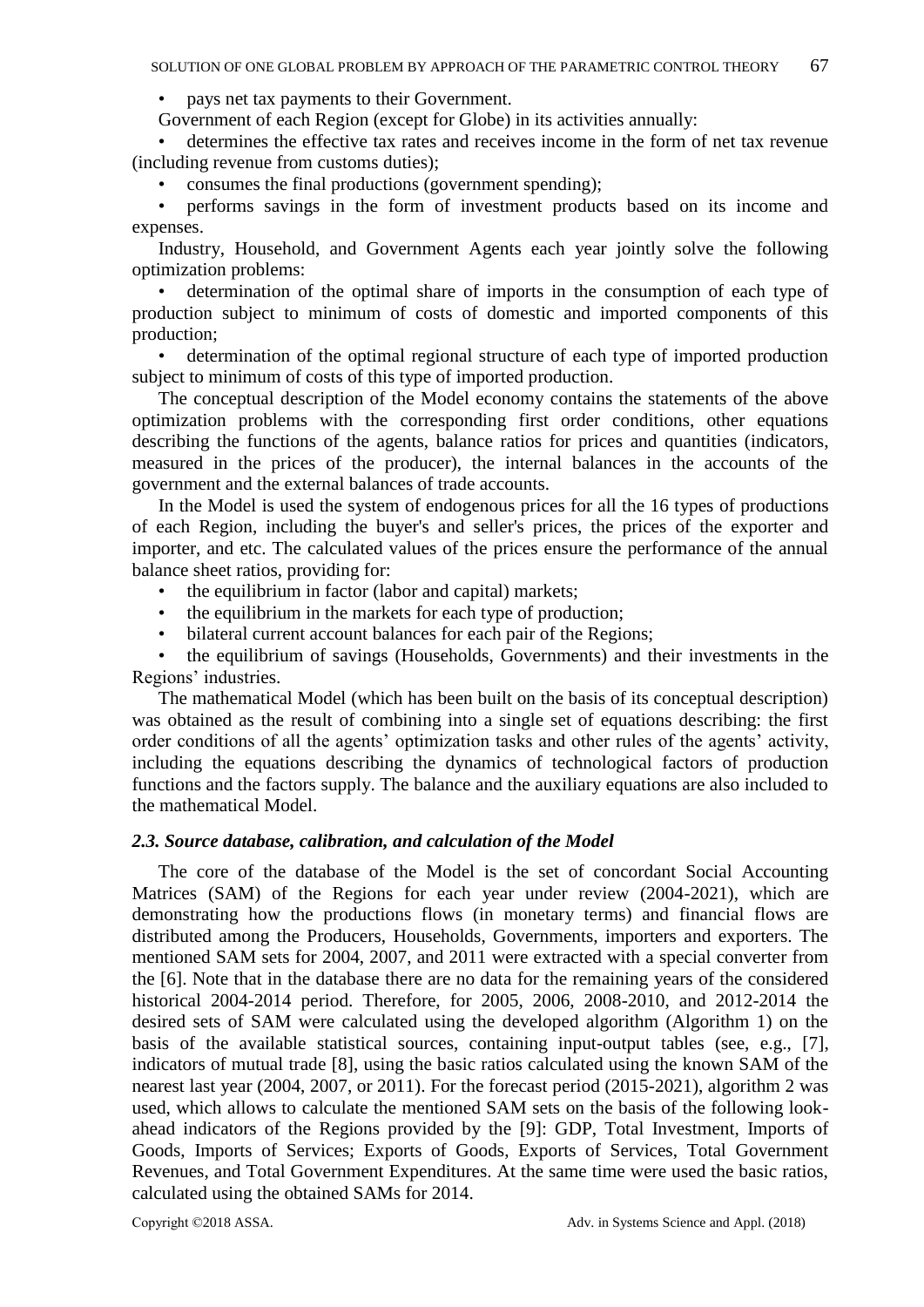In addition to the obtained SAM sets, the source database of the Model includes the values of replacement coefficients of various factors in the production function of Producers; replacement coefficients of various types of productions in the output functions of Producers, utility functions of Households and aggregation functions describing the consumption by the agents as well as the initial values of the dynamic equations of the corresponding model. These replacement coefficients were obtained from the GTAP 9 database for 2004, 2007, and 2011 and then extrapolated for the remaining years of calculation period of the Model (2004- 2021).

The calibration is carried out at each start-up of the model. At this stage, on the basis of the formed database using special expressions, computation is performed of all the values of the exogenous variables in the Model for the time from 2004 to 2021.

The solution of the calibrated equation set of the Model (Model Calculation) is performed with the help of the software which was implemented in the integrated design environment of the GAMS [10] with the use of the built-in solver PATH [11]. The results of calculation of the considered baseline scenario of the calibrated Model precisely reproduce the statistical and forecast data used in the building of SAMs for the baseline database of the Model.

## **3. VERIFICATION (TESTING THE POSSIBILITY FOR PRACTICAL APPLICATION) OF THE MODEL**

Verification of the calibrated model was performed by three methods, the first two of which were proposed by the authors within the framework of the development of the Parametric Control Theory.

#### *3.1. Assessing the stability of smooth mappings defined by the Model*

The availability of the stability properties of mapping  $f : A \rightarrow B$ , transferring the values of exogenous parameters  $p \in A$  into the solutions (the values of endogenous variables) suggests preserving the qualitative properties of such mapping at small (in some sense) changes of the mapping. To assess the stability of smooth mapping of the specified type, based on the numerical evaluation of the fulfillment of its conditions, the authors proposed the corresponding set of numerical algorithms for the cases of immersion, submersion, and submersion with a fold [12]. In the experiments, basic mappings of types with dim  $A = 5$  and  $\dim B = 9$  were considered, whereas the arguments of *f* were taken the value-added tax rates of the five EAEU countries (Kazakhstan, Russia, Belarus, Armenia, and Kyrgyzstan) for 2015. As the output variables of *f* were taken of values GDP in all the 9 Regions of the Model for 2021. A five-dimensional A box (with the center at the point  $p = (p_1, \ldots, p_5)$ , corresponding to the baseline values of the specified tax rates) boundaries are distanced from the values  $p_i$  to the value of  $0.5 p_i$ . It should be noted that the time to calculate the implemented mappings stability algorithms will increase approximately exponentially with increasing the dimension of *A* box ( dim *A* ). This limits the use of this approach, so to obtain a reasonable calculation time the set (of the most important factors used in the solution on the basis of the model of specific problems for macroeconomic analysis and parametric control) was selected.

The results of the specified numerical experiments demonstrated the absence of singular points of the *f* mapping in *A* box and the stability of this immersion.

## *3.2. Estimation of stability indicators of smooth mappings defined by the Model*

The  $\beta_f(p, \alpha)$  stability indicator of (defined by the Model) mapping  $f : A \rightarrow B$  at the  $p \in A$  point and for the selected positive  $\alpha$  number is the diameter of the image (when *f* mapping) of the ball with its radius  $\alpha$  and with its center at the point p (in relative terms). If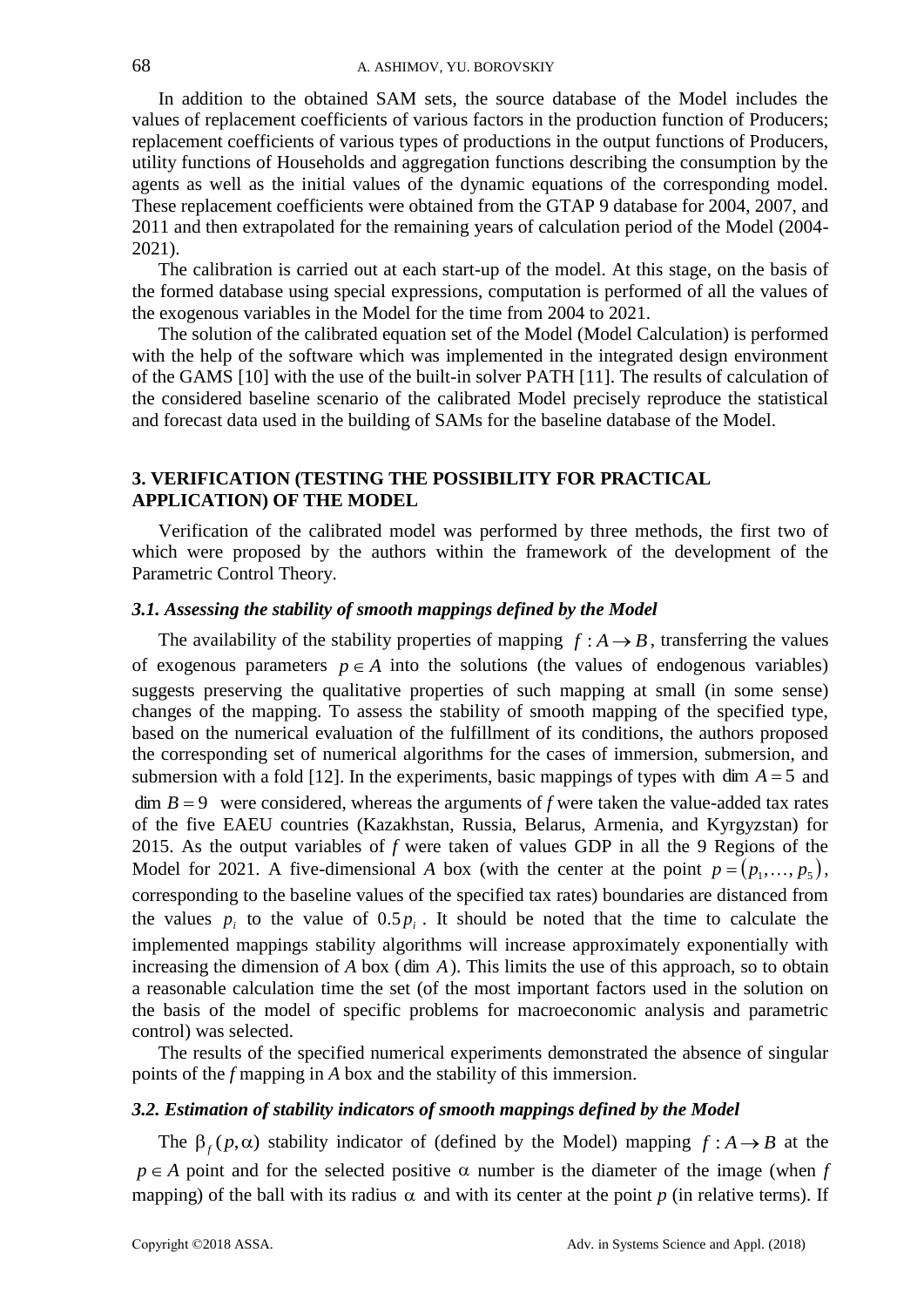for all the  $p \in A$  points the numerical assessment of the  $\beta_f(p) = \lim_{\alpha \to 0} \beta_f(p, \alpha)$  value is uniformly close to zero, then the *f* mapping, defined by the tested model is assessed on the *A* set as continuously dependent on exogenous values.

In the experiments with the Model, as *A* set, a ball was considered centered at *p* point corresponding to the baseline values of all the tax rates in all the Regions in 2004, whereas endogenous variables  $B_t$ , set – GDP, exports, and imports of all the Regions of the Model for the fixed computational year *t* (from 2004 to 2021).

As an example, table 1 shows the calculated values of the Model stability indicators (in percent) for the base point *p* and  $\alpha = 0.01$ .

| abie 1. Values of stability indicators for the basic calculation of the Mode |  |  |  |  |                                       |  |  |  |  |
|------------------------------------------------------------------------------|--|--|--|--|---------------------------------------|--|--|--|--|
| Year                                                                         |  |  |  |  | 2004   2005   2006   2007   2008-2021 |  |  |  |  |
| $\left[\beta_f(p,0.01) \right]$ [0.4536] 0.0813 [0.0097] 0.0060              |  |  |  |  | - 0.0000                              |  |  |  |  |

**Table 1.** Values of stability indicators for the basic calculation of the Model

All the specified in Table 1 assessments of stability indicators do not exceed 0.4536, which characterizes the stability of the Model (in terms of the considered stability indicators) for calculations up to 2021 as sufficiently high. In particular, the acquired for the year 2004 value of the  $\beta_f(p,0.01)$  indicator means that the image of a sphere centered at the point p

(corresponding to the basic values of all the 2004 tax rates) and having the radius of 0.01 (in relative terms) in the calculation of the Model is transformed into a set with the diameter of 0.4536 (in relative terms) for the output variables values (GDP, exports, and imports of all the Regions in 2021). Various options of the calculated values of the limit indicators  $\beta_f(p)$ 

were close enough to zero at  $\alpha = 0.0001$ , which evaluates the tested mapping as a continuous one in *A* box.

#### *3.3. Implementation of counterfactual and forecast scenarios*

According to the well-known macroeconomic theory, the reduction of taxes levied on producers and consumers, as well as the increased state demand for consumer products will increase the country's output and GDP. As part of its testing, based on the Model counterfactual and forecast scenarios were calculated to assess the implementation of the provision of the theory. In particular, the scenario was performed featuring a 10% decrease in the effective tax rates of value added tax, tax on the producers' income and 10% increase in government consumption in each EAEU country. The results of the calculation of this scenario demonstrated an changes in GVA in each sector in the relevant country (ranging from -3.85% to 6.16%) and increases in GDP in each Region ranging from 0.0279% in 2009 for global economy to 0.7715% in 2012 for EAEU, compared with the observed data.

The above results of the three test methods make it possible to draw the conclusion of a successful verification of the tested Model.

## **4. SOLUTIONS TO PARAMETRIC CONTROL PROBLEMS ON THE BASIS OF THE MODEL**

As part of the proposal of optimal measures to reduce the gap in economic development among the Regions, as well as of the action to increase agricultural output, a series of parametric control problems were solved on the basis of the Model. In those problems, the values of all the uncontrolled exogenous variables of the Model match the baseline forecast of the variables. Hereinafter indices correspond to the Region number  $(i = 1, \ldots, 9 -$  the Regions of the Model):  $1 -$  Kazakhstan,  $2 -$  Russia,  $3 -$  Belarus,  $4 -$  Armenia,  $5 -$ Kyrgyzstan,  $6$  – European Union,  $7$  – USA,  $8$  – China,  $9$  – the Rest of the World;  $10$  – Eurasian Economic Union, and 11 – World Economy.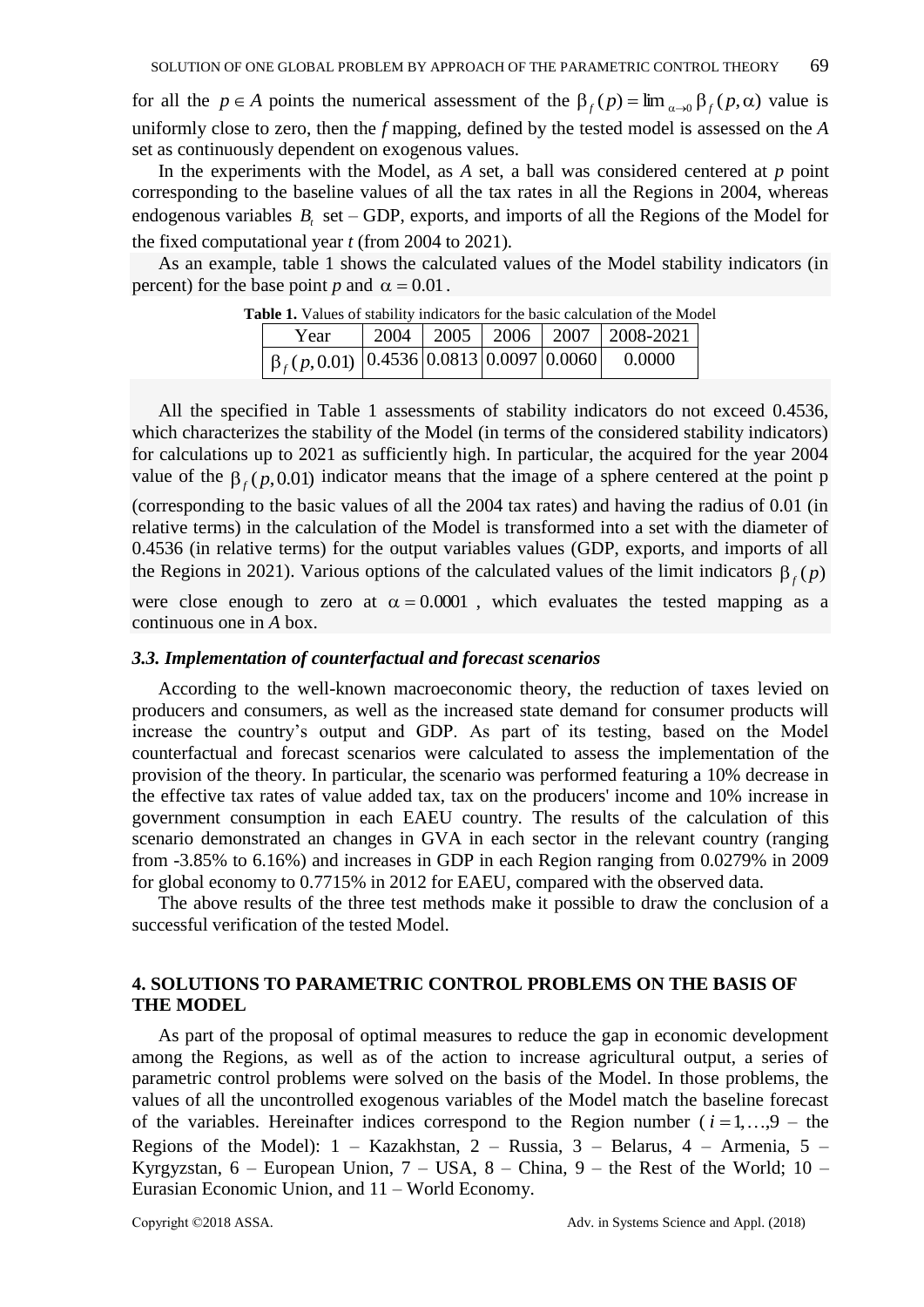#### **Statement of the**  $P_i$  **problem**  $(i = 1, ..., 11)$ **:**

*To identify on the basis of Model the values of the control parameters u*(*t*) *(effective tax rates for producers revenues, sales and customs duty taxes differentiated by production and industry sector: shares of public spending for consumption) that provide the maximum value of the*  $K_i$  *criterion* (2) - (4) *with constraints on control instruments of*  $u(t) \in U(t)$  *type and with restrictions* (1) *for some of the endogenous variables.*

Here, for  $t = 2015,...,2021$ ;  $U(t)$  – is a box with the center at the point of base values  $u(t)$ and boundaries spaced at  $\pm 10\%$  of the baseline values. For  $P_i$ ,  $(i = 1,...,9)$  problems the  $u(t)$ control parameters are the specified public policy tools only for *i*-th Region, for the  $P_{10}$ problem – those of the five EAEU countries, and for the  $P_{11}$  problem – those of all of the nine Regions of the Model in the aggregate.

The restrictions for the endogenous variables of the Model in all the  $P_i$  problems look like:

$$
QVAPr(t) \ge \overline{QVAPr}(t), r = 1,...,9, t = 2015,...,2021.
$$
 (1)

Here:  $QVAP_r(t)$  is GDP per capita in the Region *r*,  $QVAP_r(t)$  are the basic values of this indicator. Meeting the conditions (1) will guarantee that subject to the solving by any Region (or by the 5 countries making up the EAEU, or by all the Regions of the Model) of their  $P_i$ problems, the values  $QVAP_r(t)$  will not decrease (compared to the baseline forecasts), both in their specific Regions and also in all the other Regions of the Model.

In each of the first formulated  $P_i$  problems,  $(i=1,...,9)$ , pursuance of the optimal fiscal policy aimed at the economic growth is supposed and the growth of agricultural output during 2015-2021 in their specific Regions is supposed, whereas the behavior of the rest of the Regions of the Model is characterized by the baseline values of the exogenous variables. Therefore, in these problems the  $K_i$  criterion is recorded as:

$$
K_i = \sum_{t=2015}^{2021} (TQVA_i(t) + \alpha TQXA_i(t)), \ i = 1, ..., 9
$$
 (2)

where  $TQVA_i(t)$  is GDP per capita rate,  $TQXA_i(t)$  is the rate of output of industry (agriculture, forestry, and fisheries) per capita in the Region *i* in year *t* (in current USD) and  $\alpha$  is adjusted factor ( $\alpha = 0.3$ ).

It is assumed that in the  $P_{10}$  problem carrying out a coordinated optimal fiscal policy within the framework of the five EAEU countries in 2015-2021 as aimed at the economic growth, the growth of EAEU agricultural output, and the approximation of the per capita GDP values in each of the five EAEU countries to the respective values in the United States. (USA,  $(r = 7)$ ) is the Region having the highest value of GDP per capita of all the Regions according to the calculation in the Model until 2021). Therefore, the problem criterion  $K_{10}$ was selected as follows:

$$
K_{10} = \sum_{t=2015}^{2021} (TQVA_{10}(t) + \alpha TQXA_{10}(t)) - \frac{\beta}{\sum_{r=1}^{5} \varepsilon_r} \sum_{r=1}^{5} \left( \varepsilon_r \sum_{t=2015}^{2021} \frac{QVAP_7(t) - QVAP_r(t)}{QVAP_7(t)} \right). (3)
$$

Here  $TQVA_{10}(t)$  is the rate of GDP per capita of EAEU in the year *t*; is the rate of output of agriculture, forestry, and fisheries per capita in the EAEU in year *t*;  $QVAP_r(t)$  is GDP per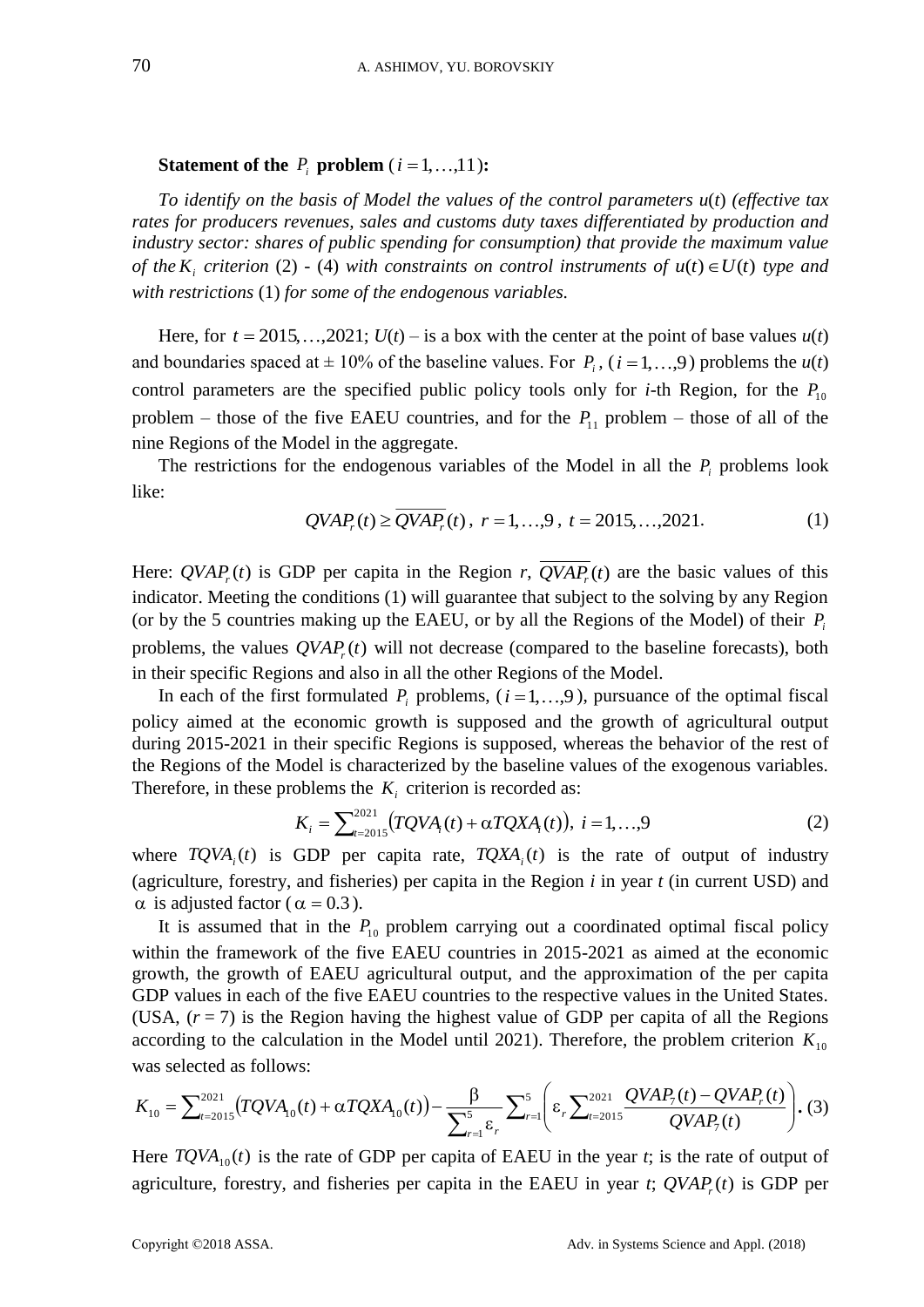capita in the Region *r* in year *t*;  $\varepsilon_r$  is the weighting factor, its value equal to  $\varepsilon_r = 0.1$  for medium-developed Regions (Kazakhstan and Russia), and  $\varepsilon_r = 1$  - for all other Regions - EAEU members;  $\beta$  is adjusted factor ( $\beta = 1$ ).

In the  $P_{11}$  problem it is considered the hypothetical possibility of coordinated optimal fiscal policy within the framework of all Regions of the Model in 2015-2021, aimed at the global economic growth, the growth of world agricultural output, and the approximation of the GDP values per capita in each Region to the respective values in the United States. Therefore, the problem  $K_{11}$  criterion was selected as follows:

$$
K_{11} = \sum_{t=2015}^{2021} (TQVA_{11}(t) + \alpha TQXA_{11}(t)) - \frac{\beta}{\sum_{r=1}^{9} \epsilon_r} \sum_{r=1}^{9} \left( \epsilon_r \sum_{t=2015}^{2021} \frac{QVAP_7(t) - QVAP_r(t)}{QVAP_7(t)} \right). (4)
$$

Here  $TQVA_{11}(t)$  is the rate of the world GDP per capita in the year *t*;  $TQXA_{11}(t)$  is the rate of the global output of agriculture, forestry, and fisheries per capita in year *t*; the value of factor  $\varepsilon_r = 0.1$  for  $r \in \{1, 2, 6, 8\}$ ,  $\varepsilon_7 = 0$  and  $\varepsilon_r = 1$  for all other *r* values.

The formulated problems were solved numerically using the optimization algorithm provided by GAMS [13]. The results of their resolve as the increments of the average GDP value of and the increments of the average output of agriculture, forestry and fisheries in the Regions for 2015-2021 (per capita, in percent relative to the baseline scenario) are shown in tables 2 and 3.

| Problem  | Number of Region |        |         |         |         |         |        |           |           |
|----------|------------------|--------|---------|---------|---------|---------|--------|-----------|-----------|
|          | $r=1$            | $r=2$  | $r = 3$ | $r = 4$ | $r = 5$ | $r = 6$ | $r=7$  | $r=8$     | $r=9$     |
| $P_{1}$  | 3.8219           | 0.0026 | 0.0224  | 0.0007  | 0.7509  | 0.0009  | 0.0012 | 0.0028    | 0.0007    |
| $P_{2}$  | 0.0353           | 6.7404 | 0.5553  | 0.8582  | 0.8786  | 0.0059  | 0.0078 | $-0.0008$ | $-0.0056$ |
| $P_{3}$  | 0.0107           | 0.0121 | 6.8270  | 0.0056  | 0.7580  | 0.0014  | 0.0011 | 0.0010    | 0.0013    |
| $P_{4}$  | 0.0047           | 0.0011 | 0.0018  | 2.8709  | 0.0076  | 0.0000  | 0.0001 | 0.0001    | 0.0000    |
| $P_5$    | 0.0095           | 0.0011 | 0.0065  | 0.0002  | 1.3197  | 0.0000  | 0.0001 | 0.0008    | 0.0001    |
| $P_6$    | 0.4617           | 0.4226 | 0.8165  | 0.9414  | 0.6130  | 10.1658 | 0.3555 | 0.1951    | 0.4326    |
| $P_7$    | 0.0582           | 0.0856 | 0.0863  | 0.0586  | 0.7361  | 0.1427  | 5.7370 | 0.0741    | 0.1958    |
| $P_{8}$  | 0.0767           | 0.0818 | 0.0397  | 0.0370  | 0.6741  | 0.0415  | 0.2032 | 6.7602    | 0.1166    |
| $P_{9}$  | 0.2160           | 0.2357 | 0.1609  | 0.2441  | 0.0277  | 0.1398  | 0.3250 | 0.0760    | 6.3946    |
| $P_{10}$ | 4.0196           | 6.8185 | 11.6397 | 3.7374  | 1.3891  | 0.0084  | 0.0082 | 0.0002    | $-0.0054$ |
| $P_{11}$ | 4.9816           | 7.8776 | 13.1665 | 5.3487  | 4.5170  | 10.9244 | 7.0752 | 7.6066    | 6.8962    |

**Table 2.** The average value increments of the output in agriculture, forestry, and fisheries in the Regions following the solutions of the 11  $P_i$  problems

**Table 3.** The average values of increments of GDP of the Regions following the solutions of the 11  $P_i$ 

| problems       |                  |        |         |         |        |         |        |        |         |
|----------------|------------------|--------|---------|---------|--------|---------|--------|--------|---------|
| Problem        | Number of Region |        |         |         |        |         |        |        |         |
|                | $r=1$            | $r=2$  | $r = 3$ | $r = 4$ | $r=5$  | $r = 6$ | $r=7$  | $r=8$  | $r = 9$ |
| $P_1$          | 0.5949           | 0.0008 | 0.0089  | 0.0005  | 0.0000 | 0.0005  | 0.0000 | 0.0007 | 0.0003  |
| P <sub>2</sub> | 0.0298           | 1.4875 | 0.4111  | 0.6758  | 0.0574 | 0.0000  | 0.0000 | 0.0000 | 0.0000  |
| $P_3$          | 0.0073           | 0.0073 | 0.7963  | 0.0042  | 0.0000 | 0.0005  | 0.0000 | 0.0000 | 0.0009  |
| $P_4$          | 0.0002           | 0.0001 | 0.0001  | 1.4413  | 0.0000 | 0.0000  | 0.0000 | 0.0000 | 0.0000  |
| $P_5$          | 0.0002           | 0.0001 | 0.0000  | 0.0000  | 1.5198 | 0.0000  | 0.0000 | 0.0000 | 0.0000  |
| $P_6$          | 0.3606           | 0.4084 | 0.4073  | 0.9281  | 0.8454 | 1.9219  | 0.1035 | 0.1062 | 0.2595  |
| $P_7$          | 0.0310           | 0.0498 | 0.0448  | 0.0656  | 0.0000 | 0.0611  | 0.7446 | 0.0265 | 0.1107  |
| $P_8$          | 0.0678           | 0.0256 | 0.0210  | 0.0374  | 0.8326 | 0.0390  | 0.0402 | 1.1463 | 0.0467  |
| P <sub>9</sub> | 0.1206           | 0.1123 | 0.0630  | 0.2134  | 0.2164 | 0.0885  | 0.0558 | 0.0939 | 0.9169  |
|                |                  |        |         |         |        |         |        |        |         |

Copyright ©2018 ASSA. Adv. in Systems Science and Appl. (2018)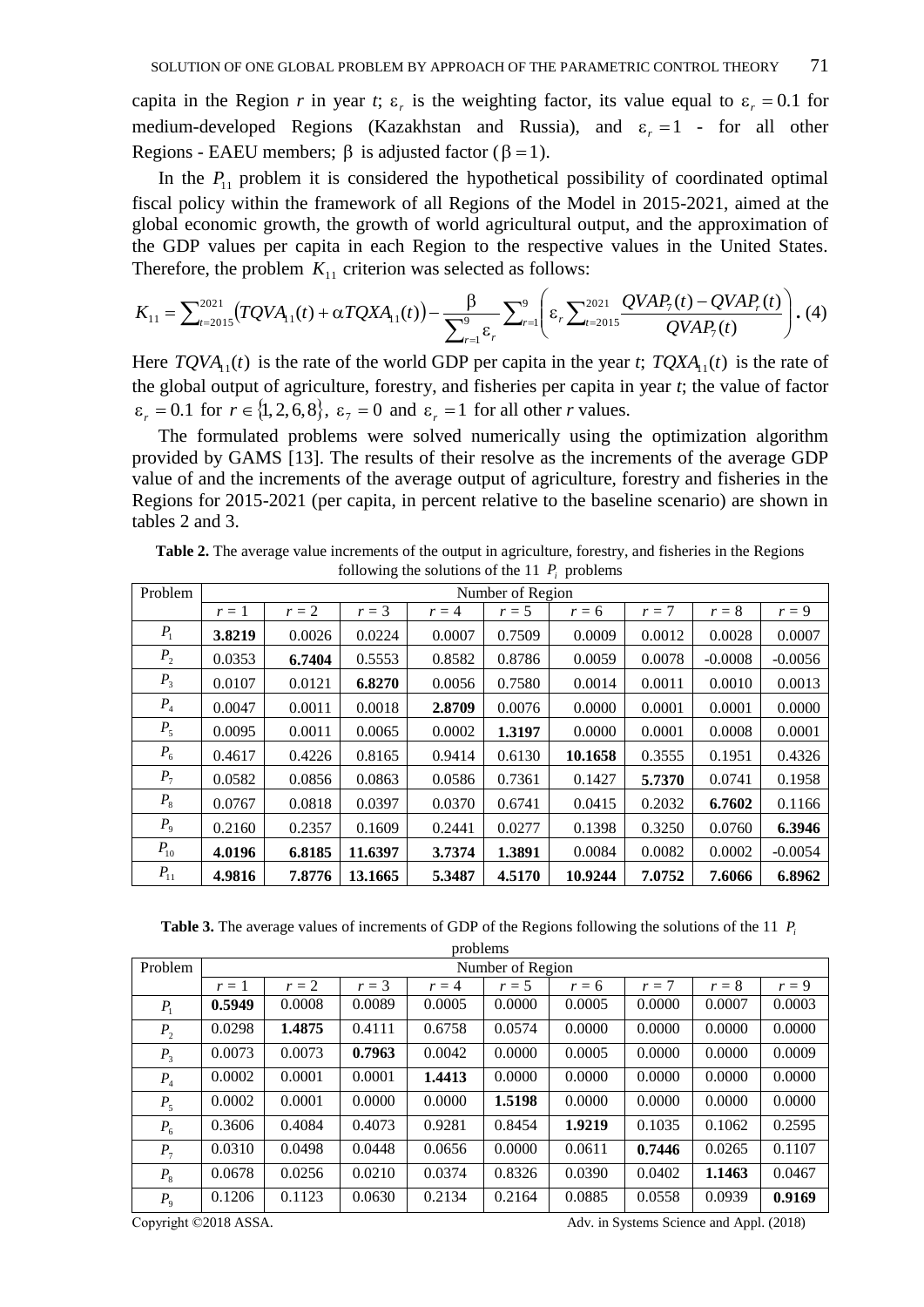72 A. ASHIMOV, YU. BOROVSKIY

| $P_{10}$ | 0.7659 | 1.4433 | 4.3875 | 2.1344 | 3.0802 | 0.0000 | 0.0000 | 0.0003 | 0.0000 |
|----------|--------|--------|--------|--------|--------|--------|--------|--------|--------|
|          | 1.4083 | 2.0763 | 5.2096 | 3.7368 | 5.9613 | 2.1219 | 0.8123 | 1.4071 | 1.1225 |

The obtained optimal values of economic policy tools of the discussed above parametric control problems were tested for the possibility of their practical implementation as follows. The scenario options of the calibrated Model for the specified optimum values of the tools were tested by the three methods referred to in Section 3. In all cases, the results were obtained similar to the above ones specified in Section 3 for the baseline scenario, namely:

Permissible values of assessments of stability indicators;

Absence of singular points of the considered mappings in their appropriate domains and the stability of these mappings and

• Coincidence of the results of the 2015-2021 forecast scenarios to the main provisions of the macroeconomic theory.

Analysis of bold type numbers in each column of Tables 2 and 3 shows that within problems  $P_i$ ,  $i = 1,...,11$ , the approach of parametric control at the level of all Regions (the problem  $P_{11}$ ), as well as at the level of the five countries of the EAEU (the problem  $P_{10}$ ), for the most part gives greater effects for separate Region in comparison with parametric control at the level of separate Region (problems  $P_i$ ,  $i = 1,...,9$ ).

Additionally, as a result of solving the problem  $P_{11}$  was reached the alignment of regions economic development, which is characterized by a decrease ratio of the maximum to minimum per capita GDP of all regions to 4.86% in 2021 as compared to the option without control; 4.17% to 2021 compared to 2015. The growth rate of per capita GDP in 2021 was also achieved in comparison with 2015 at 29.32%, 30.86% and 20.10% respectively for Kyrgyzstan, Armenia, and Rest of the World (less developed regions). Generally, across the world, as a result of solving the problem  $P_{11}$  the growth of GDP per capita in 2021 is 1.31%, while industry output growth in Agriculture, forestry and fisheries per capita is 7.89% compared to the base case. At that growth of global GDP per capita in 2021 is 22.38%, and industry global output growth in Agriculture, forestry and fisheries per capita is 38.41% compared to 2015.

Analysis of the problems  $P_i$  solving results and the results of relevant tests shows the high potential of parametric control approach to make recommendations for optimal coordinated government economic policy at the global level and at the level of regional economic union.

#### **5. CONCLUSION**

1. The results of the development of the dynamic global multi-country computable general equilibrium Model are presented. The Model is calibrated using the SAMs, as extracted from GTAP Data Base, and obtained by extrapolation of extracted SAMs.

2. The results of the Model verification with using of the three approaches are presented.

3. There are presented problem statements and the solution results of the 11 parametric control problems which are aimed at economic growth, output growth of agricultural production and reducing the gap in economic development between the rich and poor regions. These results demonstrate the effectiveness of the approach of the parametric control theory to develop recommendations to address global problems.